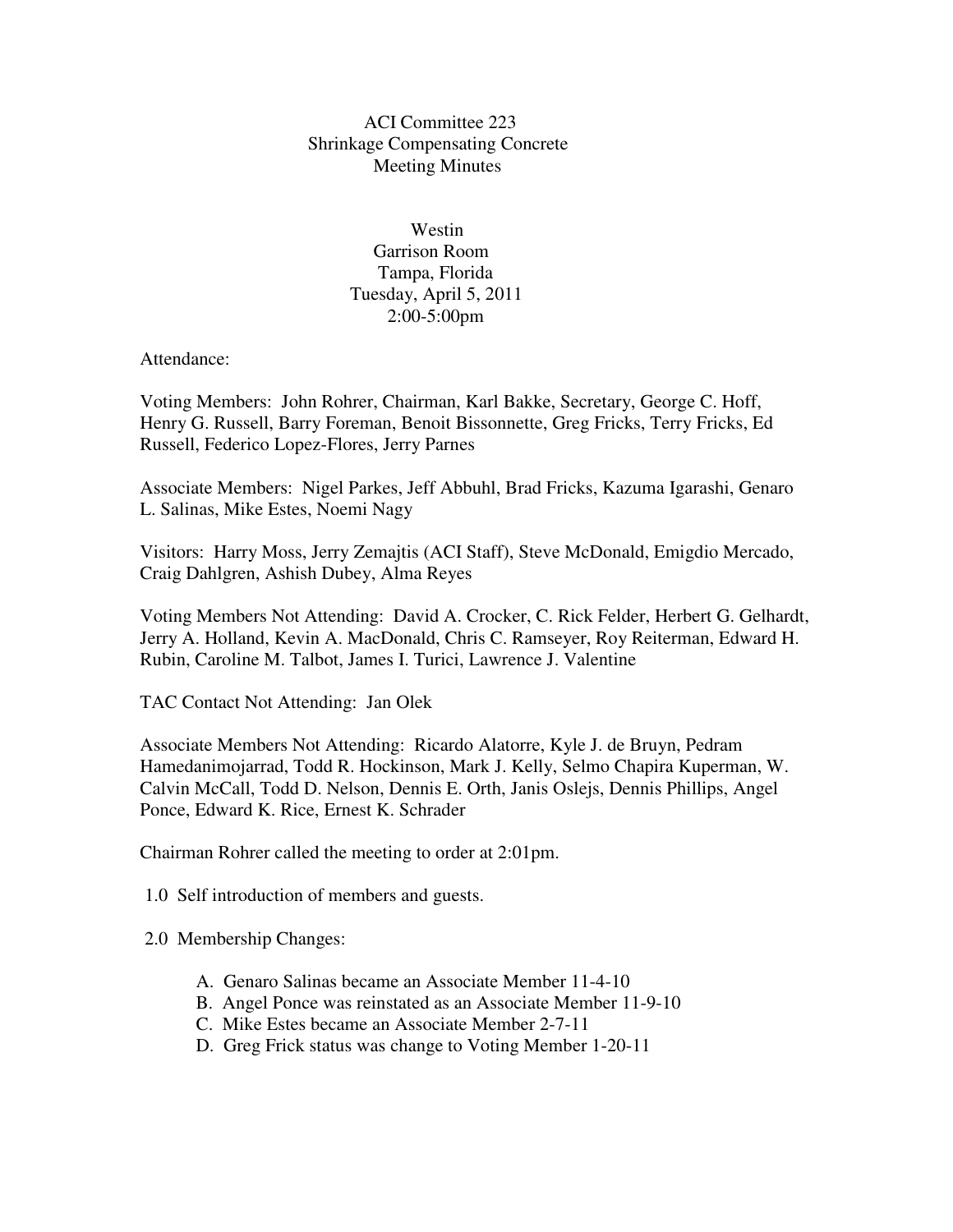4.0 Minutes: The meeting minutes from the Pittsburgh meeting were reviewed with no comments. Approval was not possible because quorum was not present (9 Voting Members)

## 5.0 Old Business

- A. Sub-Committee Reports
	- i. Shrinkage Compensating Concrete-Non-reinforced Concrete or Mortar: Ed Russell reported in the absence of Larry Valentine-no new information to report.
	- ii. Shrinkage Compensating Concrete Construction: Karl Bakke reported that a meeting was held just before the main committee. Nine subcommittee members (Voting and Associate) and two guests attended. The subcommittee continued work on the shell outline for the "Shrinkage Compensating Concrete Construction Checklist-Appendix XX". The intent is to continue development for inclusion in the next document revision. Meeting minutes will be posted to the committee web site.
	- iii. 223 Technical Session Status Report: The Technical Session is currently targeted for the Toronto fall 2012 meetings. Moderators Chris Ramseyer and Ed Russell plan to release a call for papers.

## 6.0 New Business:

- A. A Technical Session Tribute for Bob Gulyas at the Cincinnati Fall 2011 meeting was discussed. Moderator Fred Goodwin is still open to additional presenters. He can be contacted at fred.goodwin@basf.com . Henry Russell is the planned presenter for ACI 223.
- B. Report on two technical appeals to ACI 223R-10
	- i. The alternate details for wall construction were objected to on a technical basis. That appeal was denied by TAC.
	- ii. An errata will be issued to replace the word "diamond" with "tapered plate" in the dowel section(s).
- C. Establish Task Groups to review each chapter of 223R-10

Chapter 1-Introduction and Scope: John Rohrer

- Chapter 2-Notations and Definitions: Karl Bakke
- Chapter 3-General Considerations: Benoit Bissonnette, Federico Lopez- Flores

Chapter 4-Materials: Chris Ramseyer, Jeff Abuhl, Ashish Dubey

- Chapter 5-Structural Design Considerations: Chris Ramseyer, Larry Valentine, Mike Estes, Ed Russell, Barry Foreman
- Chapter 6-Concrete Mixture Proportioning: Greg Fricks, Alma Reyes